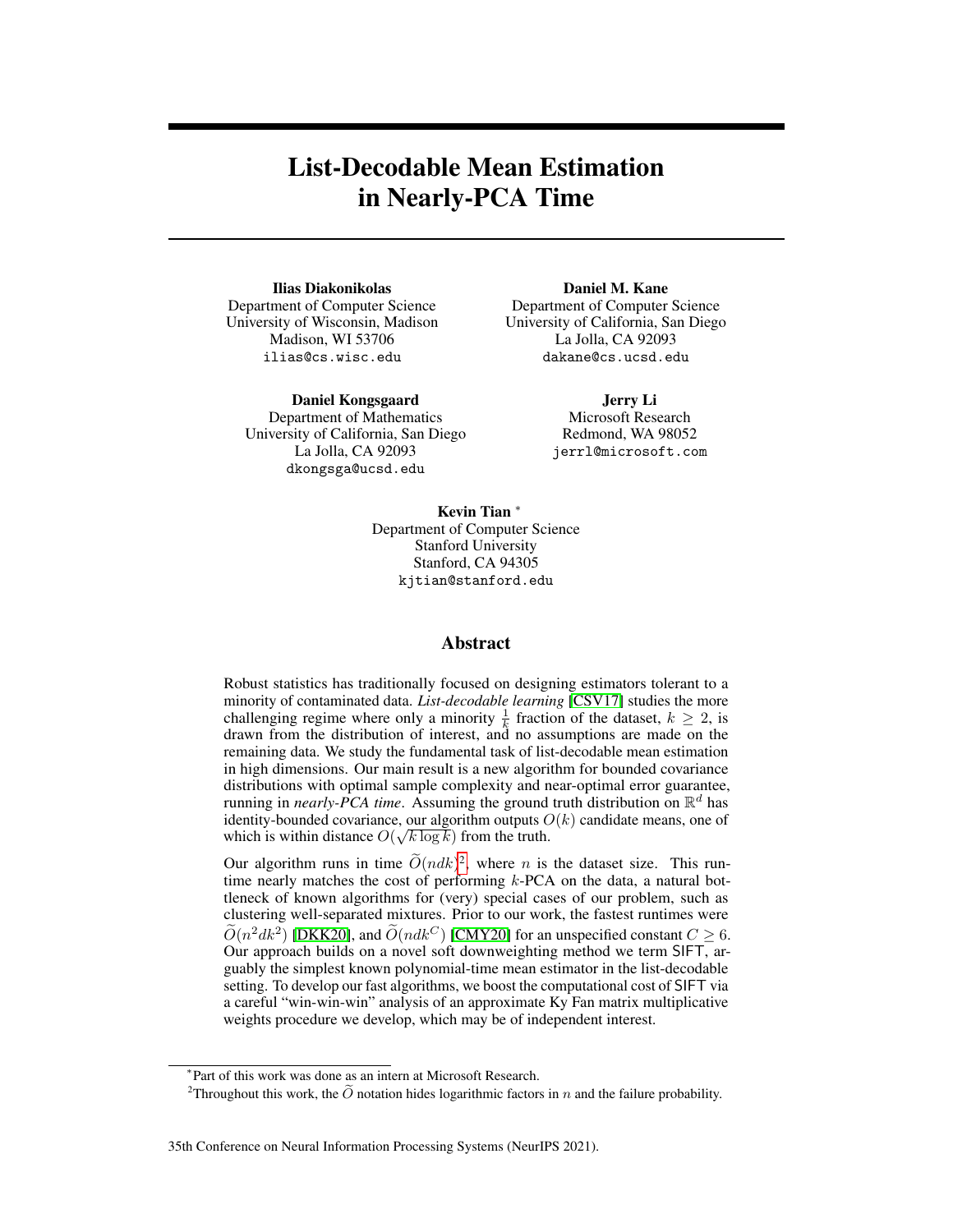## 1 Introduction

Mean estimation has emerged as one of the cornerstone tasks in robust statistics, as the most basic in a hierarchy of increasingly complex estimation problems. The problem is straightforward to state: given samples from a "nice" ground-truth distribution  $\mathcal{D}$ , where an adversary has (arbitrarily) corrupted a fraction of the data, recover the mean of  $D$  as accurately as possible. Due to its fundamental nature, robust mean estimation has received extensive study in the statistics, theoretical computer science, and machine learning communities, starting from the 1960s [\[Ans60,](#page-10-3) [Tuk60,](#page-12-0) [Hub64,](#page-11-0) [Tuk75\]](#page-12-1).

Despite the apparent simplicity of the problem, efficient algorithms achieving near-optimal error rates were not known in high-dimensional settings until recently [\[LRV16,](#page-11-1) [DKK](#page-10-4)<sup>+</sup>19]. These works studied mean recovery in the traditional setting where a majority of the data is "trusted," i.e. the fraction of corruptions is strictly less than  $\frac{1}{2}$ . For the standard formulation of robust mean estimation, this assumption is necessary. Indeed, if only an  $\alpha \leq \frac{1}{2}$  fraction of points can be trusted, the dataset could consist of  $O(\frac{1}{\alpha})$  well-separated clusters of "good" points. The mean of each individual cluster is an equally valid solution to the estimation problem, so asking for a single solution is ill-posed.

In many settings of theoretical and practical interest, having a majority of inlier points is too strong of an assumption. To circumvent the issue of well-posedness in the  $\alpha \leq \frac{1}{2}$  regime, [\[CSV17\]](#page-10-0) proposed a relaxed learning notion termed *list-decodable learning*. Rather than restricting to a single hypothesis, the algorithm may output a list of  $O(\frac{1}{\alpha})$  hypotheses, guaranteeing at least one of them is close to the truth. In the context of robust mean estimation, this amounts to outputting  $O(\frac{1}{\alpha})$  candidate means.

A natural problem in its own right, list-decodable mean estimation also generalizes a number of other problems. A prototypical example is learning well-separated mixture models, which has received extensive treatment in the literature [\[Das99,](#page-10-5) [VW04,](#page-12-2) [AM05,](#page-10-6) [DS07,](#page-11-2) [AK05,](#page-10-7) [RV17,](#page-11-3) [HL18,](#page-11-4) [DKS18,](#page-10-8) [KSS18\]](#page-11-5). In this problem, data is drawn from a uniform mixture<sup>[3](#page-1-0)</sup> of k "nice" distributions  $\mathcal{D}_1, \ldots, \mathcal{D}_k$ with far apart means, and the goal is to recover clusters coming from each component. By running a list-decodable estimation procedure with  $\alpha = \frac{1}{k}$ , each cluster is an equally valid "ground truth," so the output must contain candidate means close to each true mean. If the candidates are sufficiently close, standard techniques recover the true clustering. List-decodable mean estimation robustly extends this problem to tolerate adversarial noise or non-uniformity, up to constants in the output size.

Moreover, list-decodable mean estimation can be used to model important data science applications such as crowdsourcing (where a majority of respondents could be unreliable or malicious) [\[SVC16,](#page-12-3) [MV18\]](#page-11-6), or semi-random community detection in stochastic block models [\[CSV17\]](#page-10-0). This primitive is particularly useful in the context of semi-verified learning [\[CSV17,](#page-10-0) [MV18\]](#page-11-6), where a learner can audit a small amount of trusted data. Even if the trusted dataset is too small to directly learn from, in conjunction with a list-decodable learning procedure it can pinpoint a candidate hypothesis consistent with the verified data (indeed, only roughly  $\log \frac{1}{\alpha}$  vetted points are required).

The first tractable algorithm for high-dimensional list-decodable mean estimation was given by [\[CSV17\]](#page-10-0). Their work considered the setting where D has (unknown) covariance  $\Sigma \preceq \sigma^2 I$ for some known  $\sigma$  (i.e. a second moment bound). In this setting, [\[CSV17\]](#page-10-0) gave a sample-optimal, polynomial-time algorithm outputting  $O(\frac{1}{\alpha})$  candidate means, so some candidate is within  $\ell_2$  distance  $O(\sigma\sqrt{\alpha^{-1}\log \alpha^{-1}})$  from the mean of D. As later demonstrated in [\[DKS18\]](#page-10-8), this error is optimal up to logarithmic factors. However, the [\[CSV17\]](#page-10-0) algorithm heavily relies on black-box semidefinite programming solvers, and thus the runtime is prohibitively large in high-dimensional instances.

The goal of our work is to develop much faster, truly scalable algorithms for list-decodable mean estimation which achieve optimal statistical guarantees. This goal fits broadly into a larger line of work focused on understanding the computational cost of robustness for basic statistical tasks. In some settings, this line has demonstrated strong evidence that robustness comes at an inherent computational cost [\[DKS17,](#page-10-9) [HL19\]](#page-11-7). In contrast, recent algorithms have been developed that achieve robustness essentially "for free" in many other settings [\[CDG19,](#page-10-10) [DHL19,](#page-10-11) [CDGW19,](#page-10-12) [LY20,](#page-11-8) [JLT20\]](#page-11-9).

While list-decodable mean estimation has received a fair amount of attention, there have only been a few results achieving improved runtimes. One line of work proposed an algorithm framework termed *multi-filtering* [\[DKS18,](#page-10-8) [DKK20\]](#page-10-1), based on learning multiple candidate "weight functions." In particular, [\[DKK20\]](#page-10-1) uses this approach to design an algorithm achieving near-optimal error in time  $\tilde{O}(n^2 d\alpha^{-2})$ , where *n* is the overall dataset size. While this dramatically improves over the runtime

<span id="page-1-0"></span><sup>&</sup>lt;sup>3</sup> Some algorithms extend beyond the uniform setting; we present it this way for simplicity of exposition.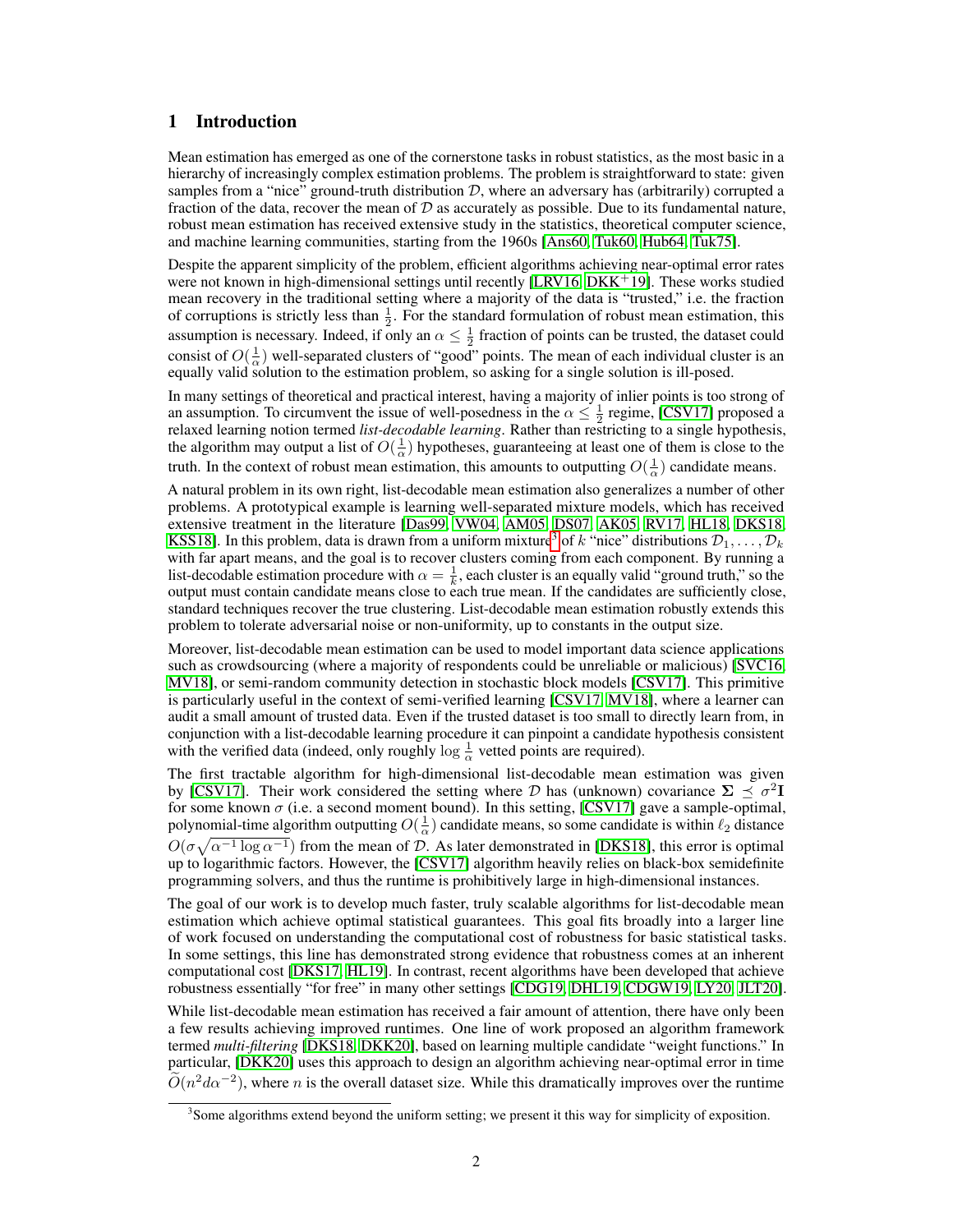in [\[CSV17\]](#page-10-0), the quadratic dependence on n is not ideal in high-dimensional settings. Concurrently, the work [\[CMY20\]](#page-10-2) proposes a different, descent-based algorithm based on (approximate) positive semidefinite programming, achieving optimal error (up to constant factors) in time  $\tilde{O}(nd\alpha^{-C})$  for some constant  $C \ge 6$ . When  $\alpha = \Theta(1)$ , the [\[CMY20\]](#page-10-2) runtime is nearly-linear in the problem input size. However, if  $\alpha^{-1}$  scales polynomially with d, e.g. a mixture model with many components in moderate dimension, then this large dependence on  $\alpha^{-1}$  may also be prohibitively slow.

In contrast to this somewhat murky runtime landscape, the state of affairs for clustering separated mixture models is relatively clear. The fastest known algorithm for clustering a mixture of  $k$  well-separated components is almost twenty years old [\[VW04\]](#page-12-2), and runs in time  $O(ndk)$ , as a relatively simple and elegant application of (approximate)  $k$ -principal components analysis ( $k$ -PCA). Since list-decodable mean estimation can be thought of as the natural robust analog to clustering mixture models, it is natural to ask:

*Can we perform list-decodable mean estimation as efficiently as learning mixture models?*

Concretely, since clustering mixture models is an instance of list-decodable learning with  $\alpha = k^{-1}$ , the question becomes: can we solve list-decodable mean estimation in time  $\widetilde{O}(\frac{nd}{\alpha})$ ? This presents itself as a natural barrier, since further improvement would imply faster learning of mixture models.

#### 2 Our results

Our main contribution is to answer this question affirmatively with near-optimal statistical guarantees. We start by formally defining the problem we study, which we call "list-decodable mean estimation."

<span id="page-2-0"></span>**Definition 1.** Given  $T \subset \mathbb{R}^d$  and  $0 < \alpha \leq \frac{1}{2}$  such that an  $\alpha$ -fraction of  $T$  are independent draws from a distribution D with unknown target mean  $\mu^*$  and unknown covariance  $\boldsymbol{\Sigma} \preceq \sigma^2 \mathbf{I}$ , output a *small list of vectors*  $\{\hat{\mu}_j\}_{j\in L}$  *such that*  $\min_{j\in L} \|\hat{\mu}_j - \mu^*\|_2$  *is minimized.* 

We emphasize that no assumptions are made on the remaining  $1 - \alpha$  fraction of T, i.e. they may be arbitrary and chosen by a computationally unbounded adversary allowed to inspect the inliers. In the setting of Definition [1,](#page-2-0) our main result states that we can solve list-decodable mean estimation nearlyoptimally in the time it takes to perform k-PCA poly-logarithmically many times, for  $k = \Theta(\frac{1}{\alpha})$ .

**Theorem 1** (See Corollary 3 of the supplementary material). *Given*  $|T| = n = \Omega(\frac{d}{\alpha})$  *samples, there is an algorithm with runtime*  $\widetilde{O}\left(\frac{nd}{\alpha}\right)$  *that with high probability outputs a list of m vectors*  $\{\mu_j\}_{j\in[m]},$ *for*  $m = O(\frac{1}{\alpha})$ *, such that*  $\min_{j \in [m]} ||\mu^* - \mu_j||_2 = O(\sigma \alpha^{-\frac{1}{2}} \sqrt{\log \alpha^{-1}})$ *.* 

A few remarks are in order. First, a list size of  $\Omega(\frac{1}{\alpha})$ , sample complexity of  $\Omega(\frac{d}{\alpha})$ , and error of  $\Omega(\sigma\alpha^{-\frac{1}{2}})$  are information-theoretically necessary for this problem [\[DKS18\]](#page-10-8). We also provide an algorithm in the supplementary material returning  $m = O(\frac{1}{\alpha})$  hypotheses  $\{\mu_j\}_{j \in [m]}$  attaining optimal error  $\min_{j \in [m]} ||\mu^* - \mu_j||_2 = O(\sigma \alpha^{-\frac{1}{2}})$ , with an additive runtime overhead of  $\widetilde{O}(\alpha^{-6})$ . Without loss of generality  $\alpha^{-1} = o(d)$ , as otherwise there is a trivial algorithm (cf. Appendix A of the supplementary material), so the  $\alpha^{-6}$  additive term is only dominant in the range  $\alpha^{-1} \in [\omega(\sqrt{d}), o(d)]$ assuming  $n = \Theta(\frac{d}{\alpha})$ . Even with this overhead, our runtime is the best-known in all parameter regimes. Our approach is inspired by the way in which fast algorithms for robust mean estimation in the  $\alpha \to 1$ regime were built. First, a "simple" polynomial (but not nearly-linear) time algorithm — namely, the filter — was developed  $[DKK^+19, DKK^+17, Stel8]$  $[DKK^+19, DKK^+17, Stel8]$  $[DKK^+19, DKK^+17, Stel8]$  $[DKK^+19, DKK^+17, Stel8]$ . Then, building on the framework of this simple algorithm, near-linear time algorithms were developed [\[CDG19,](#page-10-10) [DHL19\]](#page-10-11) using tools from the continuous optimization community — specifically, matrix multiplicative weights regret analyses. In this paper, we accomplish both these steps for the  $\alpha \ll \frac{1}{2}$  regime. First, we design a simple "basic" algorithm for the list-decodable mean estimation problem, and then speed it up using matrix regret minimization tools. As explained below, both steps require substantially new ideas.

SIFT: a new, simple algorithm for list-decodable learning. Our first main contribution is a novel algorithm for list-decodable mean estimation, which we call SIFT (Subspace Isotropic FilTering),<sup>[4](#page-2-1)</sup>

<span id="page-2-1"></span><sup>4</sup>After the initial dissemination of this work, we were made aware there is another (unrelated) algorithm named SIFT developed in the computer vision community [\[Low99\]](#page-11-10).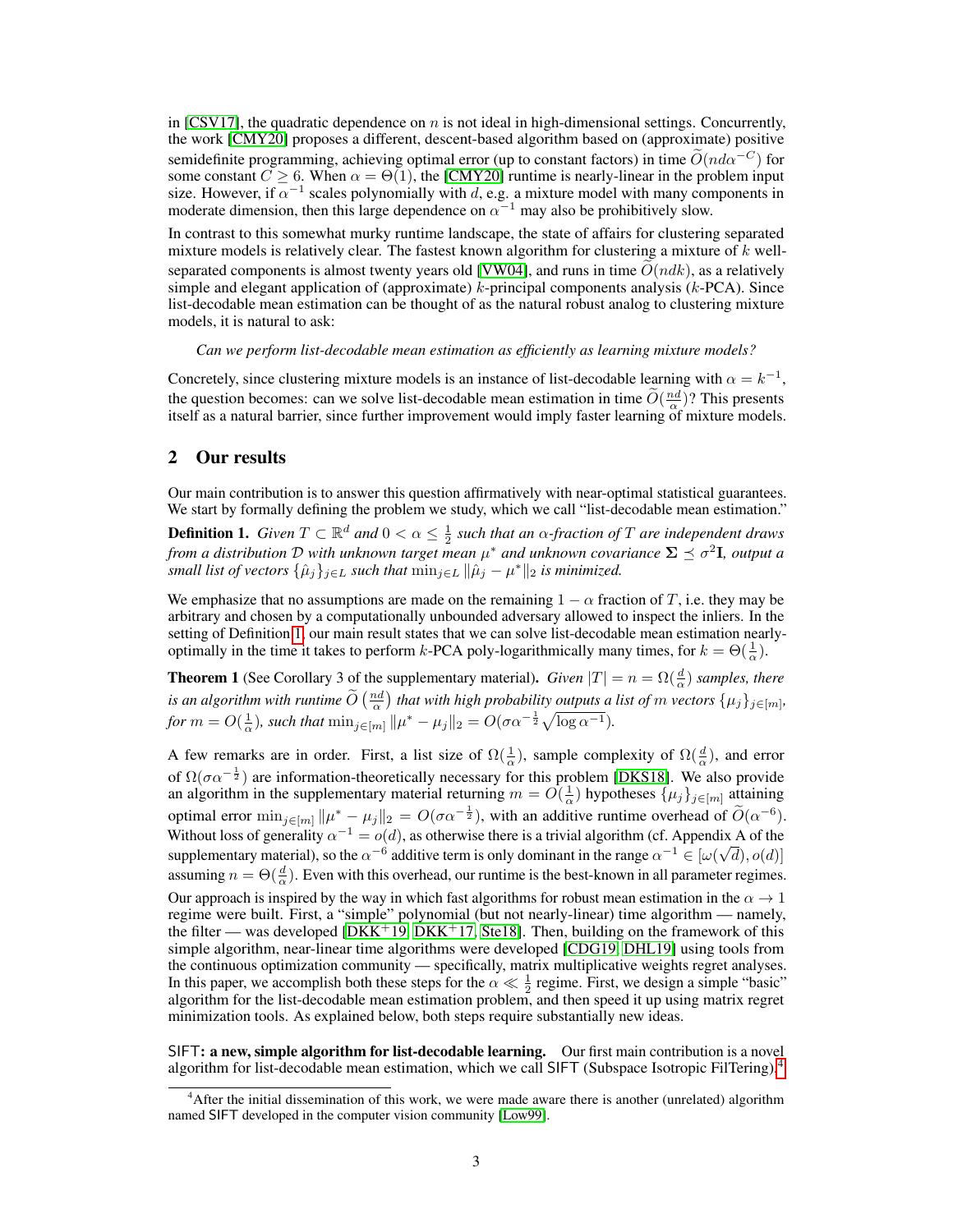<span id="page-3-0"></span>

| Reference | Runtime                                      | Error guarantee                                           |
|-----------|----------------------------------------------|-----------------------------------------------------------|
| [CSV17]   | $poly(n, d, \alpha^{-1})$                    | $O(\sigma \alpha^{-\frac{1}{2}} \sqrt{\log \alpha^{-1}})$ |
| [DKK20]   | $\widetilde{O}(n^2d\alpha^{-2})$             | $O(\sigma \alpha^{-\frac{1}{2}} \log \alpha^{-1})$        |
| [CMY20]   | $\widetilde{O}(nd(\alpha^{-1})^{\geq 6})$    | $O(\sigma\alpha^{-\frac{1}{2}})$                          |
| Our work  | $\widetilde{O}(nd\alpha^{-1})$               | $O(\sigma \alpha^{-\frac{1}{2}} \sqrt{\log \alpha^{-1}})$ |
| Our work  | $\widetilde{O}(nd\alpha^{-1} + \alpha^{-6})$ | $O(\sigma\alpha^{-\frac{1}{2}})$                          |

Table 1: List-decodable mean estimation algorithm runtimes. All algorithms listed return lists of size  $O(\frac{1}{\alpha})$  and use sample complexity  $n = O(\frac{d}{\alpha})$ , which are information-theoretically optimal [\[DKS18\]](#page-10-8). The  $O$  notation hides polylogarithmic factors in failure probability and dimension.

achieving optimal statistical guarantees in time  $\widetilde{O}(\frac{n^2d}{\alpha})$ . While by itself, SIFT does not achieve a nearly-linear runtime, its framework is vital in designing our more sophisticated algorithms. Crucially, SIFT is conceptually different from all prior approaches for our problem, with a complete decoupling of a "filtering" step and a "clustering" step; it is these differences that allow for our later speedups.

The main advantage of SIFT is its simplicity. All prior algorithms for list-decodable mean estimation were quite complicated, with involved and lengthy analyses, whereas an analysis of SIFT fits in just over two pages. We believe SIFT is of independent interest (both theoretically and practically), and its framework may find applications in other list-decodable learning settings.

FastSIFT: speeding up SIFT via Ky Fan regret minimization. While each SIFT iteration can be performed in time  $O(ndk)$ , the algorithm requires  $\Theta(n)$  iterations in the worst case, as there are instances where each iteration removes only one data point. The main challenge is to combine the SIFT analysis with a downweighting procedure guaranteeing termination in *polylogarithmically* many iterations. To achieve this, we use tools from semidefinite programming (SDP) to design iterative schemes with stronger termination guarantees. This mirrors, and is inspired by, the  $\alpha \rightarrow 1$  regime, where tools such as packing SDP solvers [\[CDG19\]](#page-10-10) and matrix multiplicative weights [\[DHL19\]](#page-10-11) were used to speed up the basic filter. We note that [\[CMY20\]](#page-10-2) also uses SDP tools to obtain their runtime, but in a substantially different way: they design a black-box Ky Fan norm packing SDP subroutine, whereas we directly use a (stronger) regret guarantee to guide weight removal. Finally, while there have been substantial recent runtime advances for solving SDPs (see e.g.  $[JKL+20]$  $[JKL+20]$ ), these guarantees are too weak for our purposes, requiring the development of new approximate SDP tools.

## 3 Preliminaries

**General notation.** We let  $\mathcal{N}(\mu, \Sigma)$  denote the multivariate Gaussian distribution with specified mean and covariance, and [d] denote the naturals  $1 \leq j \leq d$ . When applied to a vector argument,  $\left\| \cdot \right\|_p$  is the  $\ell_p$  norm. We denote the (solid) probability simplex in n dimensions by  $\Delta^n = \{w \in \mathbb{R}^n_{\geq 0} \mid \|\omega\|_1 \leq$ 1}. The all-ones vector in appropriate dimension is 1. The identity matrix in appropriate dimension is **I**. We use the standard Loewner order  $\leq$  on the set of symmetric matrices  $\mathbb{S}^d = \mathbb{R}^d \times d$  with positive semidefinite subset  $\mathbb{S}_{\geq 0}^d$ . For  $k \in [d]$ , the operation  $\lambda_k(\cdot)$  on  $\mathbb{S}^d$  returns the  $k^{\text{th}}$  largest eigenvalue. When applied to a matrix in  $\mathbb{S}^d_{\geq 0}$ ,  $\|\cdot\|_k$  for  $k \in [d]$  is the *Ky Fan* norm (sum of the top k eigenvalues), and  $\left\|\cdot\right\|_{\text{op}}$  in particular is the  $\bar{K_y}$  Fan 1 norm. The inner product on  $\mathbb{S}^d \times \mathbb{S}^d$  is  $\langle \mathbf{A}, \mathbf{B} \rangle = \text{Tr}(\mathbf{A}\mathbf{B})$ .

**Distributions.** Let T be a set of points in  $\mathbb{R}^d$  with  $|T| = n$ , and let  $w \in \Delta^n$ . For any  $T' \subseteq T$ ,  $w_{T'} \in \Delta^n$  is the vector which equals w on coordinates in T', and is zero elsewhere. We refer to the empirical mean and covariance, parameterized by weights w and subset  $T' \subseteq T$ , by

$$
\mu_w(T') := \sum_{i \in T'} \frac{w_i}{\|w_{T'}\|_1} X_i, \ \mathrm{Cov}_w(T') := \sum_{i \in T'} \frac{w_i}{\|w_{T'}\|_1} \left(X_i - \mu_w(T')\right) \left(X_i - \mu_w(T')\right)^\top.
$$

We denote uniform samples i from a set S by the notation  $i \sim S$ .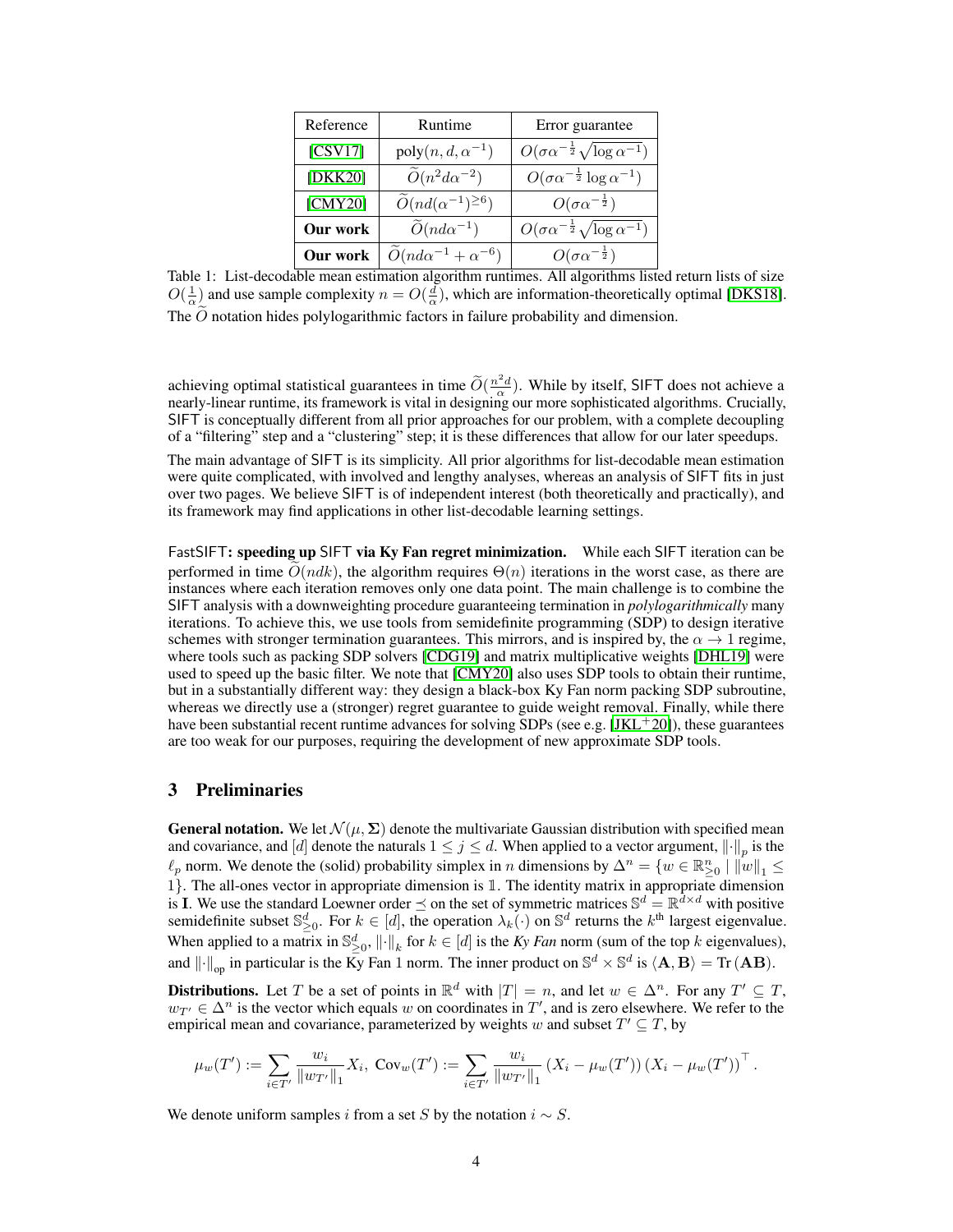Deterministic assumption. In the *list-decodable mean estimation* problem, we are given a set T of *n* points  $\{X_i\}_{i\in\mathcal{I}}$  in  $\mathbb{R}^d$ , under Definition [1.](#page-2-0)<sup>[5](#page-4-0)</sup> Without loss, we assume  $\sigma = 1$ , which generalizes appropriately by scaling the dataset by  $\sigma^{-1}$ . Regarding the sample size n, we recall the following (note that the matrix in Assumption [1](#page-4-1) is *not* the covariance, as it is centered at the true mean).

<span id="page-4-2"></span>**Proposition 1** (Proposition B.1, [\[CSV17\]](#page-10-0)). *For any constant*  $\epsilon \in (0,1)$ *, there are constants*  $c, C > 0$ such that with probability at least  $1 - \exp(-\Omega(n))$ , for  $n = \frac{Cd}{\alpha}$ , if an  $(1 + \epsilon)\alpha$  fraction of points in  $\{X_i\}_{i\in\mathcal{T}}\subseteq\mathbb{R}^d$  is drawn from D with covariance bounded by cI, then Assumption [1](#page-4-1) holds.

<span id="page-4-1"></span>Assumption 1.  $\exists S \subseteq \{X_i\}_{i \in T} \subseteq \mathbb{R}^d$  of size  $\alpha n = \Theta(d)$  with  $\mathbb{E}_{i \sim S}[(X_i - \mu^*) (X_i - \mu^*)^\top] \preceq \mathbf{I}$ .

In the remainder of the paper, we operate under Assumption [1,](#page-4-1) i.e. that there is a subset  $S$  of the dataset whose centered covariance around  $\mu^*$  is identity-bounded. Proposition [1](#page-4-2) implies that this assumption holds for any failure probability larger than  $\exp(-\Omega(d))$  (up to constants in parameter definitions); for any smaller failure probability, Proposition [1](#page-4-2) implies that the assumption still holds by adjusting the sample size by a logarithmic factor. We also assume  $\frac{1}{\alpha} \le d$  for simplicity, and handle the regime  $\frac{1}{\alpha} = \Omega(d)$  with a much simpler algorithm in Appendix A of the supplemental material.

Finally, k will be reserved for values which are  $\Theta(\frac{1}{\alpha})$  for explicitly stated constants. In particular, our algorithms will use operations such as principal components analysis in  $\Theta(\frac{1}{\alpha})$  dimensions. This is because a substantial portion of the challenge is reducing to the problem of learning the mean in  $\Theta(\frac{1}{\alpha})$  dimensions, at which point naïve random sampling suffices (up to logarithmic factors).

**Organization.** In this shortened version of our paper, we give a full statement and analysis of our "slow algorithm" SIFT in Section [4,](#page-4-3) achieving optimal sample complexity and error, at a logarithmic overhead in list size and an  $O(n)$  overhead in runtime compared to our final method. We then provide a detailed outline of our techniques to improve this result in Section [5,](#page-6-0) focusing on the statement of key technical ingredients developed in this work. Due to space constraints, we defer a more rigorous treatment of proofs, as well as an extended exposition of our techniques and comparison to the prior work on this problem, to an unabridged version in the supplementary material.

### <span id="page-4-3"></span>4 Warmup: SIFT algorithm and analysis

We develop a conceptually new and simple algorithm for solving list-decodable mean estimation based on a "soft downweighting" approach, which forms the backbone of our faster methods. In brief, its design philosophy can be summarized as follows: first learn the mean in all but  $\Theta(\frac{1}{\alpha})$  directions, and then randomly sample in the remaining subspace. All omitted proofs are either straightforward or from prior work, and are given in Section 3 of the supplementary material. We define two useful concepts in analyzing our downweighting methods.

<span id="page-4-6"></span><span id="page-4-4"></span>**Definition 2** (Saturated weights). We call  $w \in \Delta^n$  "saturated" if  $w \leq \frac{1}{n} \mathbb{1}$  and  $||w_S||_1 \geq \alpha \sqrt{||w||_1}$ . **Definition 3** (Safe scores). We call scores  $\{\tau_i\}_{i\in T} \in \mathbb{R}^n_{\geq 0}$  "safe with respect to  $w \in \Delta^n$ " if  $\sum_{i\in S}\frac{w_i}{\|w_S\|_1}\tau_i \leq \frac{1}{2}\sum_{i\in T}\frac{w_i}{\|w\|_1}\tau_i$ . When w is clear from context, we simply call  $\tau$  "safe".

In algorithms based on soft filtering in the presence of a small amount of adversarial noise (e.g. [\[DKK](#page-10-13)<sup>+</sup>17, [Li18,](#page-11-12) [Ste18\]](#page-12-4)), a typical goal is to iteratively remove more "good weight" than "bad weight." However, when the overwhelming majority of the initial weight is bad, this is too strong of a goal. The intuition for Definition [2](#page-4-4) is that a weaker goal suffices for our guarantees; while the good weight decreases throughout, Definition [2](#page-4-4) requires that the good weight becomes more saturated when more weight is removed. We now make the connection between these definitions formal.

Lemma 1. Let weights w be saturated. Then w' is also saturated, where w' is the result of the *following update: let*  $\{\tau_i\}_{i\in T}$  *be safe with respect to w, and update for all*  $i\in T$ *:* 

<span id="page-4-5"></span>
$$
w'_{i} \leftarrow \left(1 - \frac{\tau_{i}}{\tau_{\max}}\right) w_{i}, \text{ where } \tau_{\max} := \max_{i \in T | w_{i} \neq 0} \tau_{i}.
$$
 (1)

We next give three helper lemmas which reason about how the quality of empirical estimates based on  $S$  deteriorate, as weight allocated to  $S$  is reduced. The first shows how the quality of the empirical mean relates to the empirical covariance and proportion of weight in S.

<span id="page-4-0"></span><sup>&</sup>lt;sup>5</sup>Abusing notation, we let T denote both the point set and indices, interchangeably using  $X_i \in T$  and  $i \in T$ .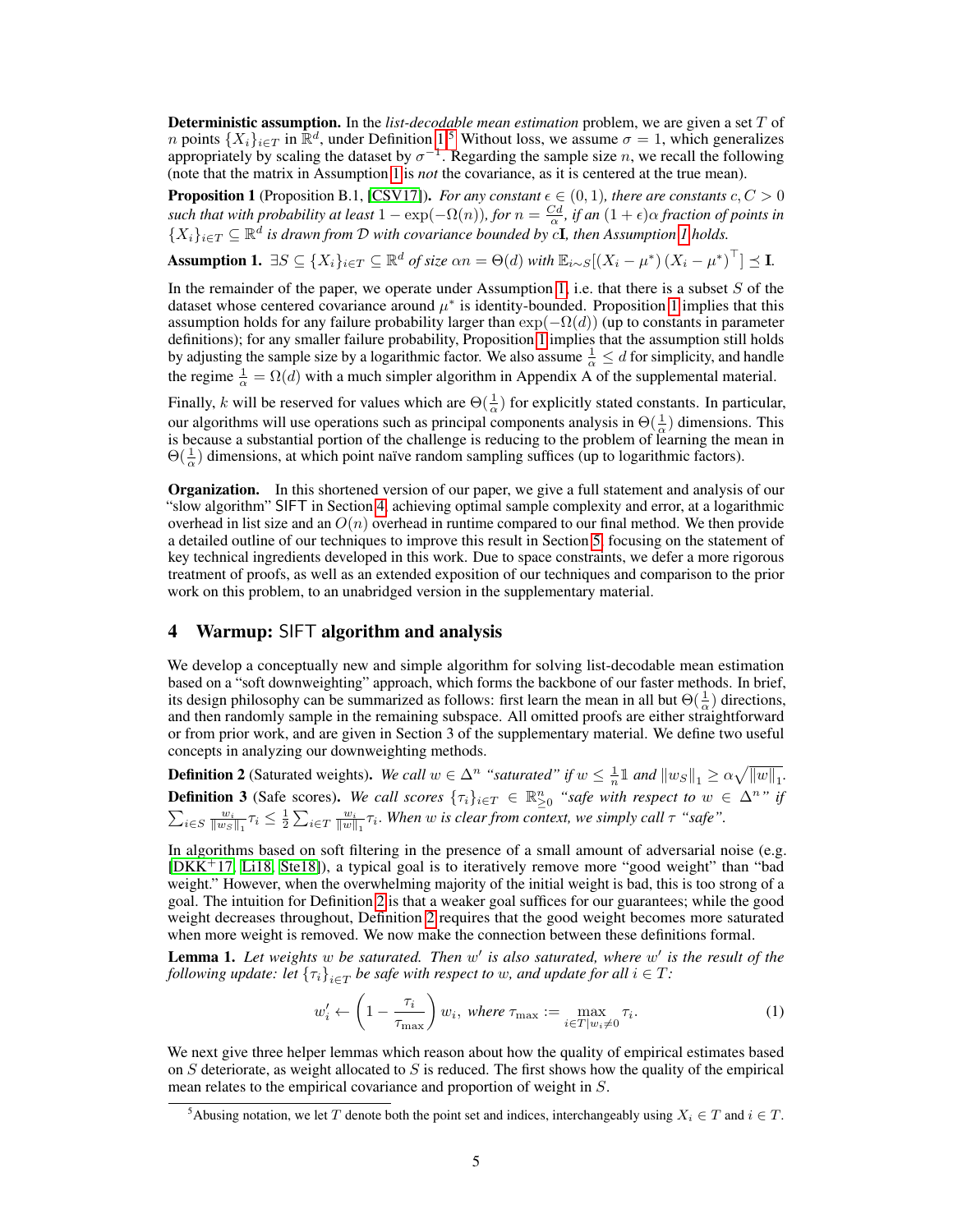<span id="page-5-5"></span>**Lemma 2.** If  $w \in \Delta^n$  has  $w \leq \frac{1}{n} \mathbb{1}$  entrywise,  $\|\mu_w(T) - \mu^*\|_2 \leq \sqrt{2 \|\text{Cov}_w(T)\|_{\text{op}} \frac{\|w\|_1}{\|w_S\|}}$  $\frac{\|w\|_1}{\|w_S\|_1} + \frac{2\alpha}{\|w\|_1}.$ 

<span id="page-5-1"></span>The second shows how the empirical covariance of  $S$  grows relative to how much of  $S$  is kept. **Lemma 3.** Let  $w \in \Delta^n$  have  $w \leq \frac{1}{n} \mathbb{1}$  entrywise. Then  $Cov_w(S) \preceq \frac{\alpha}{\|w_S\|_1} \mathbf{I}$ .

The third shows how a bound on the saturation of  $S$  in a weight vector can be used to bound the distance between empirical means in  $S$  and  $T$  via the weighted empirical covariance matrix.

<span id="page-5-2"></span>**Lemma 4.**  $(\mu_w(S) - \mu_w(T))(\mu_w(S) - \mu_w(T))^{\top} \preceq \frac{\|w\|_1}{\|w\|_2}$  $\frac{\|w\|_1}{\|w_S\|_1} \text{Cov}_w(T)$ .

We now present SIFT as Algorithm [1.](#page-5-0) It requires calls to an approximate  $k$ -PCA subroutine Power, the classical simultaneous power iteration method, whose guarantees we state here.

<span id="page-5-3"></span>**Proposition 2** (Theorem 1, [\[MM15\]](#page-11-13)). *For any*  $\delta \in (0,1)$  *and*  $k \in [d]$ *, there is an algorithm,* Power, *which takes as input* k,  $\delta$ ,  $\mathbf{A} \in \mathbb{S}_{\geq 0}^d$  and  $\epsilon \in (0,1)$ , and returns with probability  $1-\delta$  *a set of orthonormal vectors*  $\mathbf{V} \in \mathbb{R}^{d \times k}$  such that if  $\mathbf{V}_{:i}$  is column  $i$  of  $\mathbf{V}_{:i}$ 

$$
\langle \mathbf{V}_{:i}, \mathbf{A} \mathbf{V}_{:i} \rangle \in [1 \pm \epsilon] \, \lambda_i \left( \mathbf{A} \right) \, \text{for all } i \in [k], \, \left\| \left( \mathbf{I} - \mathbf{V} \mathbf{V}^\top \right) \mathbf{A} \left( \mathbf{I} - \mathbf{V} \mathbf{V}^\top \right) \right\|_{op} \leq (1 + \epsilon) \lambda_{k+1} \left( \mathbf{A} \right).
$$

*When* **A** *is given in the form*  $M^{\top}M$  *for some*  $M \in \mathbb{R}^{n \times d}$ , *the runtime of* Power *is*  $O\left(\frac{ndk}{\epsilon} \log\left(\frac{d}{\delta \epsilon}\right)\right)$ .

<span id="page-5-0"></span>Algorithm 1 SIFT $(T, \delta)$ 

1: **Input:**  $T \subset \mathbb{R}^d$  with  $|T| = n$  satisfying Assumption [1,](#page-4-1)  $\delta \in (0, 1)$ 2:  $w^{(0)} \leftarrow \frac{1}{n} \mathbb{1}_T, t \leftarrow 0, \beta \leftarrow 1, k \leftarrow \lceil \frac{4}{\alpha} \rceil$ 3:  $\mathbf{V} \leftarrow \mathsf{Power}(\mathsf{Cov}_{w^{(t)}}(T), k, 0.2, \frac{\delta}{2n})$ 4: while  $\lambda_k(\textbf{V}^\top \text{Cov}_{w^{(t)}}(T)\textbf{V}) \geq \frac{4}{\sqrt{\beta}}$  do 5:  $\tau_i^{(t)} \leftarrow \left\| \mathbf{\Sigma}^{-\frac{1}{2}} \mathbf{V}^\top \left( X_i - \mu_w(T) \right) \right\|$ 2 for all  $i \in T$ 6:  $w_i^{(t+1)} \leftarrow \left(1 - \frac{\tau_i^{(t)}}{\tau_{\text{max}}^{(t)}}\right) w_i^{(t)}$  for all  $i \in T$ , where  $\tau_{\text{max}}^{(t)} := \max_{i \in T | w_i^{(t)} \neq 0} \tau_i^{(t)}$ 7:  $t \leftarrow t + 1, \beta \leftarrow ||w^{(t)}||$ 8:  $\mathbf{V} \leftarrow \text{Power}(\text{Cov}_{w^{(t)}}(T), k, 0.2, \frac{\delta}{2n})$ 9: end while 10: **return**  $L := \{ \mathbf{V} \mathbf{V}^\top X_i + (\mathbf{I} - \mathbf{V} \mathbf{V}^\top) \mu_{w^{(t)}}(T) \text{ where } i \in T \text{ is sampled uniformly at random} \},$ with list size  $|L| = \lceil \frac{2}{\alpha} \log \frac{2}{\delta} \rceil$ 

As Lines 4 through 9 of Algorithm [1](#page-5-0) constitute a weight removal method of the form given in [\(1\)](#page-4-5), we now demonstrate the scores used are safe, which implies that  $w^{(t)}$  is always saturated.

<span id="page-5-4"></span>**Lemma 5.** In each iteration t of Algorithm [1](#page-5-0) until termination,  $\tau^{(t)}$  is safe with respect to  $w^{(t)}$ .

*Proof.* Throughout this proof, let  $w := w^{(t)}$  and  $\tau := \tau^{(t)}$ . Furthermore, let **V**,  $\beta$  correspond to the weights  $w^{(t)}$ , and let  $\Sigma := \mathbf{V}^\top \text{Cov}_{w^{(t)}}(T) \mathbf{V}$ . We first compute the average score in S:

$$
\sum_{i \in S} \frac{w_i}{\|w_S\|_1} \tau_i = \sum_{i \in S} \frac{w_i}{\|w_S\|_1} \left\| \Sigma^{-\frac{1}{2}} \mathbf{V}^\top (X_i - \mu_w(T)) \right\|_2^2
$$
\n
$$
= \sum_{i \in S} \frac{w_i}{\|w_S\|_1} \left( \left\| \Sigma^{-\frac{1}{2}} \mathbf{V}^\top (X_i - \mu_w(S)) \right\|_2^2 + \left\| \Sigma^{-\frac{1}{2}} \mathbf{V}^\top (\mu_w(S) - \mu_w(T)) \right\|_2^2 \right)
$$
\n
$$
= \left\langle \Sigma^{-1}, \mathbf{V}^\top \text{Cov}_w(S) \mathbf{V} \right\rangle + \left\| \Sigma^{-\frac{1}{2}} \mathbf{V}^\top (\mu_w(S) - \mu_w(T)) \right\|_2^2
$$
\n
$$
\leq \left\langle \Sigma^{-1}, \frac{\alpha}{\|w_S\|_1} \mathbf{I} \right\rangle + \frac{\|w\|_1}{\|w_S\|_1} \leq \frac{1}{4} \left\langle \sqrt{\beta} \mathbf{I}, \frac{1}{\sqrt{\beta}} \mathbf{I} \right\rangle + \frac{\sqrt{\beta}}{\alpha} \leq \frac{k}{2}.
$$

The first three equalities expanded definitions; the first inequality is by Lemmas [3](#page-5-1) and [4.](#page-5-2) The second inequality used Definition [2](#page-4-4) twice, which implies that  $\|w_S\|_1 \geq \alpha\sqrt{\beta}$ , as well as the exit condition in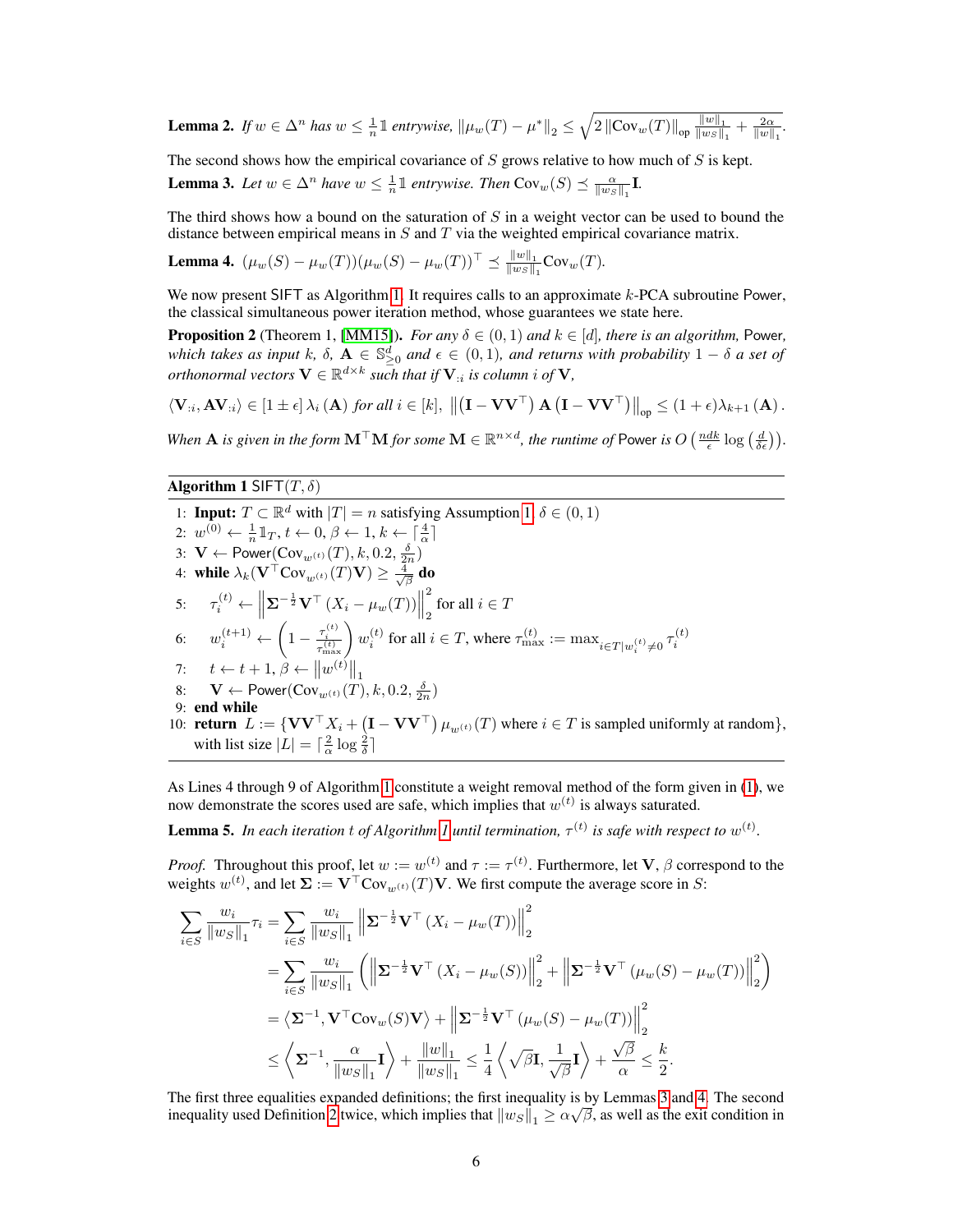Line 4. The third inequality follows from the definition of k. Finally, we conclude that  $\tau$  is safe, by

$$
\sum_{i \in T} \frac{w_i}{\|w\|_1} \tau_i = \sum_{i \in T} \frac{w_i}{\|w\|_1} \left\| \Sigma^{-\frac{1}{2}} \mathbf{V}^\top \left( X_i - \mu_w(T) \right) \right\|_2^2
$$
\n
$$
= \left\langle \Sigma^{-1}, \mathbf{V}^\top \left( \sum_{i \in T} \frac{w_i}{\|w\|_1} \left( X_i - \mu_w(T) \right) \left( X_i - \mu_w(T) \right)^\top \right) \mathbf{V} \right\rangle = \left\langle \Sigma^{-1}, \Sigma \right\rangle = k.
$$

<span id="page-6-1"></span>**Theorem 2.** *Under Assumption [1,](#page-4-1) with probability*  $1 - \delta$ *, the output of Algorithm [1](#page-5-0) satisfies*  $\min_{\mu \in L} ||\mu - \mu^*||_2^2 \leq \frac{22}{\alpha}$ . The overall runtime of Algorithm [1](#page-5-0) is  $O(n^2 d k \log(\frac{n}{\delta}))$ .

*Proof. Runtime.* There are at most n iterations in Algorithm [1,](#page-5-0) since at least one weight is zeroed out in each iteration. Further, the bottleneck operation in each iteration is Power, since an eigendecomposition of  $\Sigma$  takes time  $O(k^3) = O(nd\bar{k})$ . Since  $\epsilon$  is a constant in Proposition [2,](#page-5-3) this yields the runtime. We note that the algorithm must terminate before removing all the weight: since  $w$ is saturated,  $||w||_1 \ge \alpha^2$  via Definition [2](#page-4-4) and  $||w||_1 \ge ||w_S||_1$ . By a union bound, with probability  $1 - \frac{\delta}{2}$ , Proposition [2](#page-5-3) applies every iteration; we condition on this event for the remainder of the proof. *Correctness.* As in Lemma [5,](#page-5-4) we let  $w$  denote the weights in the last iteration of the algorithm (after exiting on Line 10). Denote  $\mathbf{P} := \mathbf{V}\mathbf{V}^\top$  and  $Y_i := \mathbf{P}X_i$  for all  $i \in T$ . Since

$$
\sum_{i \in S} \frac{1}{\alpha n} \left( Y_i - \mathbf{P} \mu^* \right) \left( Y_i - \mathbf{P} \mu^* \right)^\top = \mathbf{P} \left( \sum_{i \in S} \frac{1}{\alpha n} \left( X_i - \mu^* \right) \left( X_i - \mu^* \right)^\top \right) \mathbf{P} \preceq \mathbf{P},
$$

by Assumption [1,](#page-4-1) the expectation of  $||Y_i - P\mu^*||_2^2$  for a uniformly random sample  $i \in S$  is  $\frac{4}{\alpha}$  by linearity of trace. By Markov, with probability  $\geq \frac{1}{2}$  a sample from S has  $||Y_i - P\mu^*||_2^2 \leq \frac{8}{\alpha}$ , so with probability  $\geq 1-\frac{\delta}{2}$ , some element of L uses an  $X_i$  with  $||Y_i - \mathbf{P}\mu^*||_2^2 \leq \frac{8}{\alpha}$ . For this i, we expand

$$
\|(\mathbf{P}X_i + (\mathbf{I} - \mathbf{P})\mu_w(T)) - \mu^*\|_2^2 = \|Y_i - \mathbf{P}\mu^*\|_2^2 + \|(\mathbf{I} - \mathbf{P})(\mu_w(T) - \mu^*)\|_2^2
$$
  

$$
\leq \frac{8}{\alpha} + \|(\mathbf{I} - \mathbf{P})(\mu_w(T) - \mu^*)\|_2^2.
$$

To bound this second term, we apply Lemma [2](#page-5-5) on the set of points  $\{({\bf I} - {\bf P})X_i\}_{i \in T}$ . This implies

$$
\left\| \left( \mathbf{I} - \mathbf{P} \right) \left( \mu_w(T) - \mu^* \right) \right\|_2^2 \le \frac{2\beta}{\left\| w_S \right\|_1} \left\| (\mathbf{I} - \mathbf{P}) \text{Cov}_w(T) (\mathbf{I} - \mathbf{P}) \right\|_{op} + \frac{2\alpha}{\beta} \le \frac{12\sqrt{\beta}}{\left\| w_S \right\|_1} + \frac{2\alpha}{\beta} \le \frac{14}{\alpha}.
$$

Here, the last inequality used that saturation implies  $\beta \geq \alpha^2$ . The second used that Power and the termination condition imply that, since eigenvalues of  $\sum$  are the same as  $VV^\top Cov_w(T)VV^\top$ ,

$$
\|(\mathbf{I}-\mathbf{P})\operatorname{Cov}_{w}(T)(\mathbf{I}-\mathbf{P})\|_{\text{op}} \leq 1.2\lambda_{k}(\operatorname{Cov}_{w}(T)) \leq 1.5\lambda_{k}(\boldsymbol{\Sigma}) \leq \frac{6}{\sqrt{\beta}}.
$$

While Theorem [2](#page-6-1) achieves the desired error, it has a quadratic dependence on the sample size  $n$ , and a suboptimal list size by a factor of  $O(\log \frac{1}{\delta})$ . We address both issues with our fast algorithm.

#### <span id="page-6-0"></span>5 Nearly-PCA time algorithm: overview of FastSIFT

In this section, we highlight the main technical ideas behind our fast algorithms. In particular, we show how to leverage tools built in developing SIFT and combine them with a weight removal scheme based on a Ky Fan variant of the matrix multiplicative weights (MMW) regret minimization framework we develop, to give our final algorithm. Throughout this overview, we define integer  $k = \Theta(\frac{1}{\alpha})$  to represent some dimensionality of a linear subspace; constants will be specified in relevant algorithms in the supplementary material.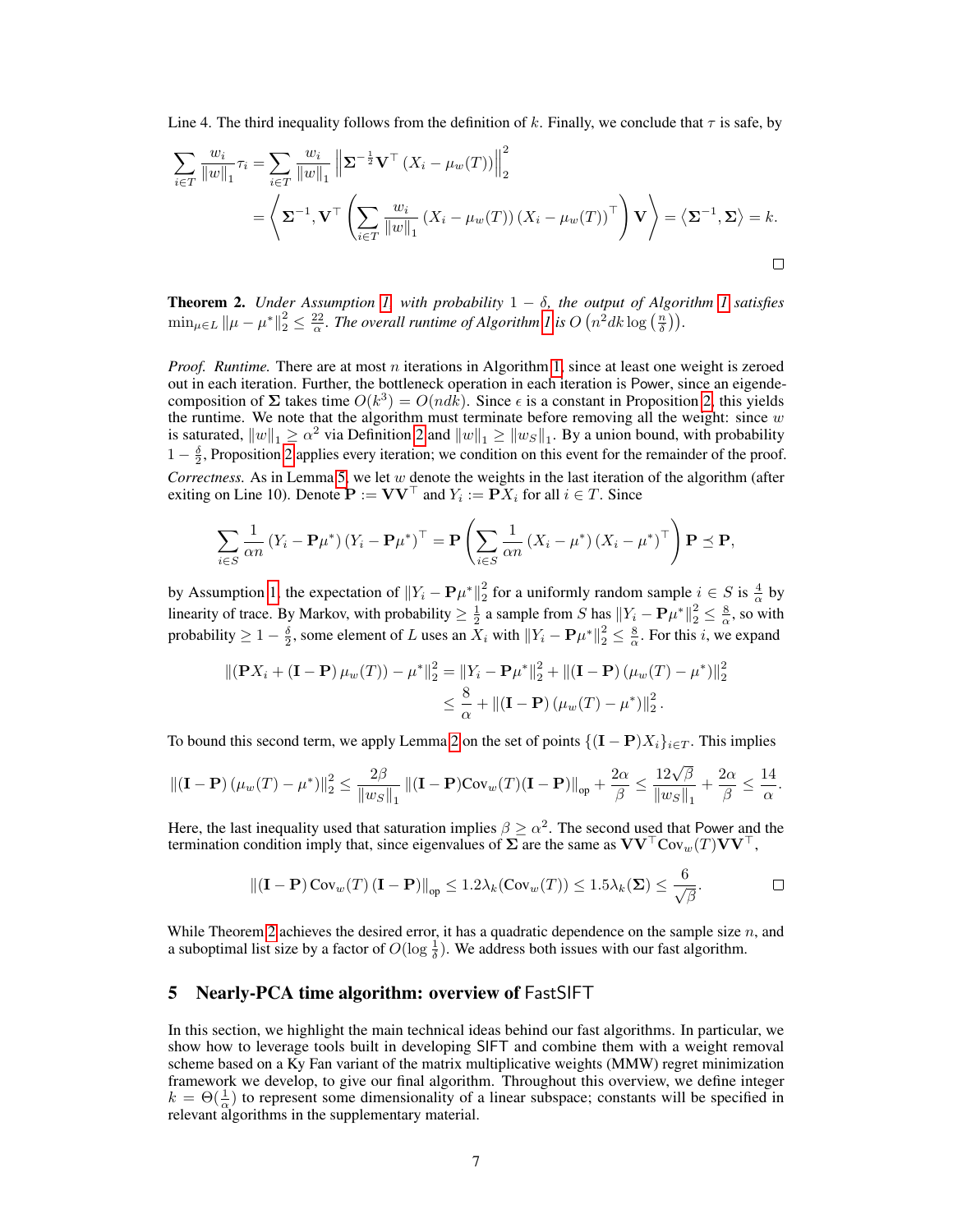Scoring via Ky Fan matrix multiplicative weights. To obtain the main result of this paper, it remains to show how we can improve the number of iterations of SIFT to polylogarithmic. For this, we turn to a strategy originating in [\[DHL19\]](#page-10-11) in the large- $\alpha$  regime, which is to use the *matrix multiplicative weights* regret minimization framework to define weights for stronger performance guarantees. The intuition is that by using scores defined by more than the top eigenvector of the current covariance matrix (or in this paper, the top  $k$  eigenvectors), we capture more than one bad point at a time and obtain better worst-case iteration bounds. The main MMW regret guarantee makes this formal. Roughly, it says that if in each iteration we can downweight the current covariance so that its inner product with a matrix given by the MMW framework is small, then in  $O(\log d)$  iterations we can halve the operator norm (the maximal inner product against *all* trace-1 nonnegative matrices).

A key technical contribution of this paper is to give a Ky Fan  $k$ -norm (sum of  $k$  largest eigenvalues) generalization of MMW, which typically gives operator norm guarantees. We analyze our algorithm and show that it is tolerant to the error guarantees of approximate  $k$ -PCA procedures such as simultaneous power iteration [\[MM15\]](#page-11-13). Crucial to our tightest runtime bounds are strengthenings of the analysis of a similar procedure found in [\[CMY20\]](#page-10-2) in several places, which save multiple  $k$ factors in our guarantees and may be of independent interest; we now highlight a few here.<sup>[6](#page-7-0)</sup>

The main idea of our Ky Fan MMW regret guarantee is to bound the cost of actions  $\{Y_t\}_{t\geq 0}$  against a sequence of positive semidefinite "gain matrices"  $\{G_t\}_{t\geq 0}$  as measured by inner products. The actions  $\{Y_t\}_{t\geq 0}$  are given by the algorithm (depending on the gain matrices), and live in

$$
\mathcal{Y} := \{ \mathbf{Y} \in \mathbb{R}^{d \times d} \mid \mathbf{0} \preceq \mathbf{Y} \preceq \mathbf{I}, \text{Tr}(\mathbf{Y}) = k \}.
$$

The reason for this choice of action set, the "k-Fantope," is because it satisfies  $\sup_{U\in\mathcal{Y}}\langle U, G\rangle =$  $\|\mathbf{G}\|_{k}$ , so the best action over  $\mathcal Y$  in hindsight captures this norm. Ultimately, our re-weighting scheme requires matrix-vector query access to each  $Y_t$ , which are defined by *Bregman projections* onto the set  $Y$ . It was shown in [\[CMY20\]](#page-10-2) that the natural choice of projection, induced by a regularizer  $r(Y)$  chosen to be matrix entropy, is a truncated exponential, where truncation occurs on the top- $k$  eigenspace. The bottleneck cost is computing this space, which normally requires an eigendecomposition.

To this end, we show new guarantees on the performance of approximate  $k$ -PCA, which allow for their use in this process. In particular, we prove the following new (informal) fact; a more formal statement is in the supplementary material.

<span id="page-7-2"></span>**Proposition 3** (Informal, see Proposition 7 of the supplementary material). Let  $P = VV^{\top}$  where  $\mathbf{V} \in \mathbb{R}^{d \times k}$  is the result of  $\widetilde{O}(\epsilon^{-1})$  iterations of simultaneous power iteration (approximate top-k  $eigenvectors)$  on  $S \in \mathbb{S}^d_{\geq 0}$ . Then with high probability,

$$
(1 - \epsilon)S \preceq \mathbf{PSP} + (\mathbf{I} - \mathbf{P})S(\mathbf{I} - \mathbf{P}) \preceq (1 + \epsilon)S.
$$

This improves a similar analysis in [\[CMY20\]](#page-10-2), which showed an approximation factor of  $1 \pm k\epsilon$ . The other technical piece required by our MMW algorithm is the following refined divergence bound.

**Proposition 4** (Informal, see Lemma 13 of the supplementary material). Let  $r(Y) = \langle Y, \log Y \rangle$  be the matrix entropy function defined on Y, let  $r^*$  be its convex conjugate over  $\mathbb{S}^d$ , and let  $V_{\bf A}^{r^*}({\bf B}) :=$  $f(\mathbf{B}) - f(\mathbf{A}) - \langle \nabla f(\mathbf{A}), \mathbf{B - A} \rangle$  be the induced Bregman divergence. Then for all  $\mathbf{S} \in \mathbb{S}^d$  ,  $\mathbf{\overline{G}} \in \mathbb{S}^d_{\geq 0}$ *and*  $\eta > 0$  *satisfying*  $\|\eta \mathbf{G}\|_{op} \leq \frac{1}{2}$ ,

$$
V_{\mathbf{S}}^{r^*}(\mathbf{S} + \eta \mathbf{G}) \le \langle \eta \mathbf{G}, \mathbf{Y} \rangle, \text{ where } \mathbf{Y} := \nabla r^*(\mathbf{S}) \in \mathcal{Y}.
$$

This is a strengthening of a much more straightforward bound of  $k \| \eta \mathbf{G} \|_{op}$ , which follows easily from strong convexity of  $r$  in the trace norm (and hence smoothness of its dual).<sup>[7](#page-7-1)</sup> We require this strengthening so that we can use the action matrices  ${Y_t}_{t\geq 0}$  to define scores, to decrease inner products: the weaker bound above has no dependence on  $\overline{Y}$ , so without the stronger bound it is unclear how to use the MMW update structure to downweight. A similar refined regret bound as Proposition [3](#page-7-2) is derived in [\[Nes07\]](#page-11-14), in the special case when  $k = 1$  (and  $\mathcal{Y} \subset \mathbb{S}^d_{\geq 0}$  is trace-1 matrices).

<span id="page-7-0"></span><sup>6</sup>We believe that similar wins following from our tighter analysis apply to [\[CMY20\]](#page-10-2), and brings their overall runtime down to roughly  $\widetilde{O}(ndk^4)$ . We give a discussion of their k dependence in the supplementary material.

<span id="page-7-1"></span><sup>&</sup>lt;sup>7</sup>It is a strengthening since  $\nabla r^*(\mathbf{S}) \in \mathcal{Y}$ , so we can apply a matrix Hölder's inequality and use  $\text{Tr}(\mathbf{Y}) = k$ ,  $\forall \mathbf{Y} \in \mathcal{Y}$ .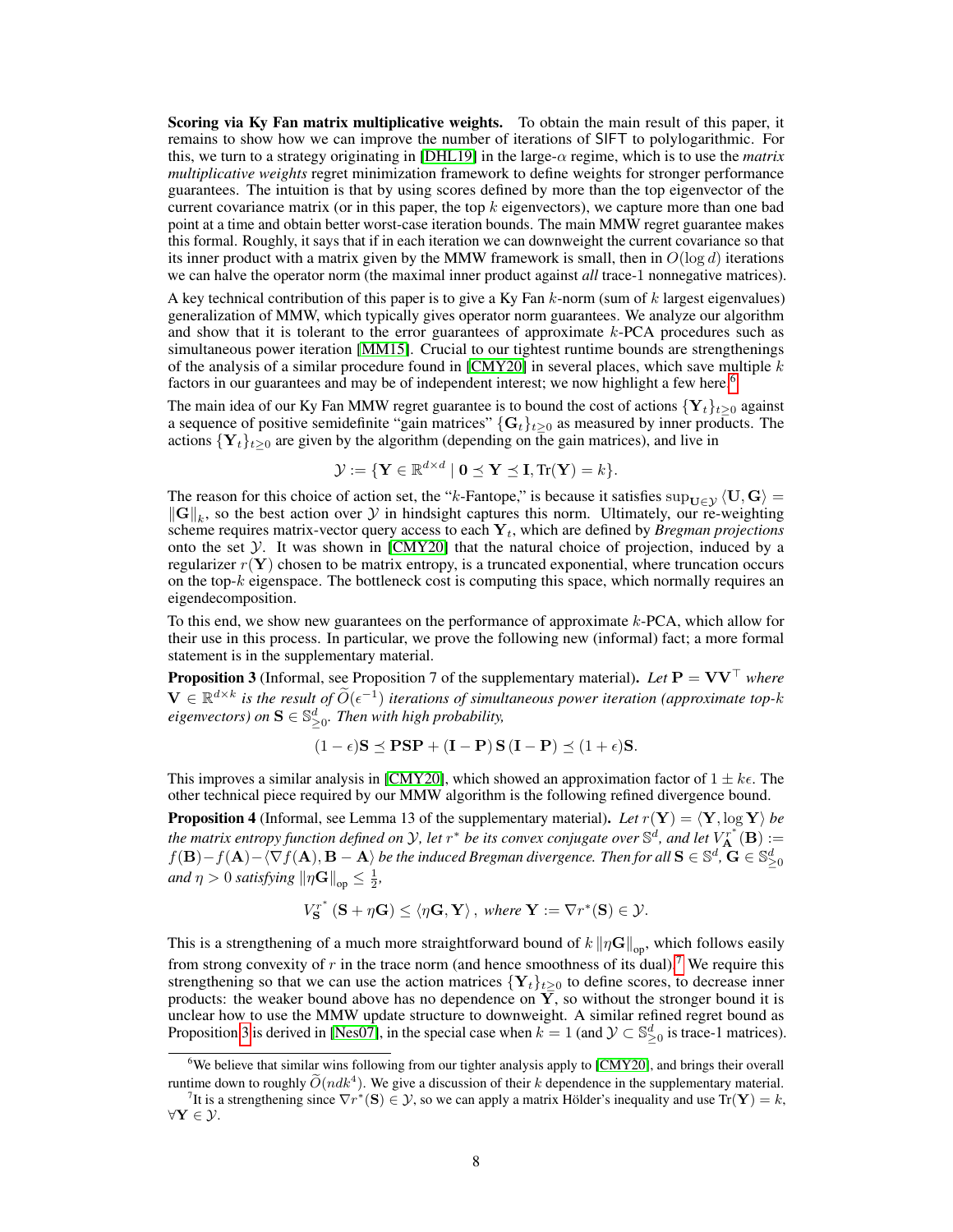We prove our refined divergence bound by adapting arguments from previous literature [\[CDST19,](#page-10-14)  $JLL+20$  $JLL+20$  on using Hessian formulae of spectral functions to prove divergence bounds, whenever the conjugate  $r^*$  is twice-differentiable, and applying the Alexandrov theorem. Finally, up to (nondominant) approximation error terms, our Ky Fan MMW procedure's main guarantee can be stated as: given a sequence of positive semidefinite matrices  $\{G_t\}_{t>0}$ , let step size  $\eta > 0$  satisfy  $\eta G_t \leq I$ for all t. The procedure plays a sequence  $\{Y_t\}_{t>0} \in \mathcal{Y}$ , so that for any  $T \in \mathbb{N}$ ,

<span id="page-8-0"></span>
$$
\left\| \frac{1}{T} \sum_{t=0}^{T-1} \mathbf{G}_t \right\|_k \leq \frac{2}{T} \sum_{t=0}^{T-1} \left\langle \mathbf{G}_t, \mathbf{Y}_t \right\rangle + \frac{k \log d}{\eta T}.
$$
 (2)

Win-win-win analysis of MMW: FastSIFT. We now describe how to use the regret guarantee [\(2\)](#page-8-0) to obtain a faster algorithm. In particular, when the sequence  $\{G_t\}_{t\geq 0}$  is monotonically nonincreasing, we can choose  $\eta = \|G_0\|_{op}^{-1}$  to meet all the boundedness conditions  $\eta G_t \leq I$ . If we can guarantee that every  $\langle G_t, Y_t \rangle$  is bounded by, say,  $\frac{1}{5} \left\| G_0 \right\|_k$ , and  $k \left\| G_0 \right\|_{\text{op}} \leq 2 \left\| G_0 \right\|_k$  (i.e. the top  $k$ eigenvalues of  $G_0$  are roughly uniform), the above regret guarantee becomes

$$
\|\mathbf{G}_T\|_k \le \left\|\frac{1}{T}\sum_{t=0}^{T-1}\mathbf{G}_t\right\|_k \le \frac{2}{5}\left\|\mathbf{G}_0\right\|_k + \frac{2\left\|\mathbf{G}_0\right\|_k\log d}{T}.
$$

Now,  $T = O(\log d)$  iterations suffice to halve the Ky Fan-k norm. Our strategy, following [\[DHL19\]](#page-10-11), is to let  $G_t$  be the empirical covariance matrix with respect to  $w_t$ , for monotonically decreasing weight sequence  $\{w_t\}_{t>0}$  formed by safe weight removals [\(1\)](#page-4-5). This suggests that if we can implement this strategy, we will reach the termination condition of SIFT in polylogarithmically many iterations of MMW (since an upper bound on the Ky Fan norm of the empirical covariance also implies a bound on the  $k<sup>th</sup>$  largest eigenvalue). At this point, a few questions remain.

- 1. How do we define the sequence  $\{G_t\}_{t\geq 0}$  so that it is monotonically decreasing? For instance, our safety condition (Definition [3\)](#page-4-6) is defined with respect to normalized scores, but normalizing the covariance matrices makes them no longer (necessarily) monotone.
- 2. How do we whiten the scores so that any one of the top  $k$  eigenvalues does not dominate? This requirement arises in several places in the analysis (akin to in the analysis of SIFT), for example in our earlier assumption that  $k\left\|{\bf G}_0\right\|_{\sf op}\leq 2\left\|{\bf G}_0\right\|_k.$  We note that using a trick similar to normalizing the top- $k$  eigenspace to be the identity, as in SIFT, is not effective here as these spaces may be incompatible, and break monotonicity of gain matrices.
- 3. How do we safely downweight the covariances to make them satisfy  $\langle G_t, Y_t \rangle \leq \frac{1}{5} ||G_0||_k$ ?

We show that a careful analysis of each failure case leads to a different "win condition" in the algorithm, which lets us certify progress in a different way.

- 1. We restart the algorithm in phases where the  $\ell_1$  norm of the weights halves, so that in each phase the normalizing constant is stable. There can only be logarithmically many phases.
- 2. We restart the algorithm whenever the  $k<sup>th</sup>$  largest eigenvalue of the covariance matrix is smaller than half the largest, setting aside the  $k$  eigendirections. The remainder of the algorithm works in the space orthogonal to these directions. Since each time we set aside  $k$  directions we halve the operator norm on the remaining subspace, this only occurs logarithmically many times, and yields a "set-aside subspace" of dimension  $\tilde{O}(k)$ .
- 3. Whenever  $\Theta(\log d)$  iterations pass without meeting either of the above "exit criteria," we use binary searches to safely remove as much weight as possible so each covariance matrix  $G_t$  meets the inner product criteria through  $Y_t$  to progress, i.e. we use weight removal to bound the right hand side of the regret guarantee [\(2\)](#page-8-0). This argument follows the safety analysis of SIFT closely, crucially using that the top  $k$  eigenvalues are roughly uniform.

By carefully reasoning about when each of the above three cases occurs, we eventually conclude that we are able to return in polylogarithmically many iterations a pair  $(\mathbf{B}, w)$  such that **B** is an orthonormal basis of a subspace of dimension roughly  $k \log d$ , and w is some weight vector whose empirical covariance's projection into  $B^{\perp}$  has bounded operator norm. At this point, we can use the empirical mean in  $B^{\perp}$  to learn the mean in all but k log d dimensions. To learn the mean in B, there are a number of much simpler strategies such as random sampling from the dataset, which we discuss when describing ListDecodableMeanEstimation in the sequel.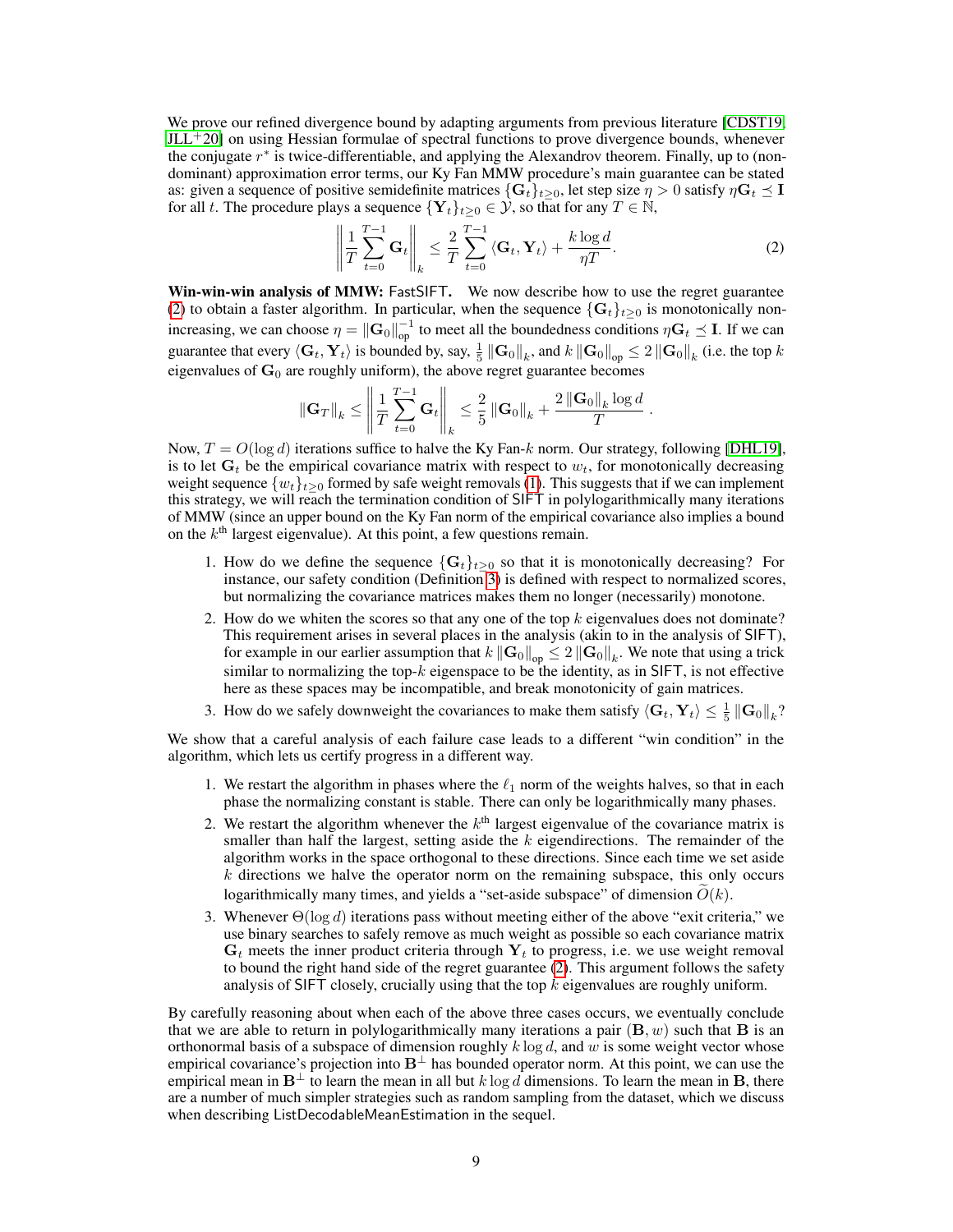**Preprocessing and postprocessing.** The above argument assumed that we initially had a bounded dataset diameter. We show a simple equivalence class partitioning, PreProcess, based on onedimensional projections efficiently produces clusters with polynomially bounded diameter, so that the entire good dataset lies in the same partition (with high probability), yielding the following claim.

Lemma 6 (Informal, see Lemma 12 of the supplementary material). *There is an algorithm running in time*  $O(nd + n \log n)$  *that partitions*  $T$  *into disjoint clusters with radius*  $poly(n, \delta^{-1})$  *so that all of* S is in the same cluster with probability  $> 1 - \delta$ .

Furthermore, we give a greedy clustering step PostProcess which works in a low-dimensional subspace, reducing the size of a candidate list to the optimal  $O(k)$  (removing extraneous logarithmic factors), while only affecting the error guarantee by a constant. The statement of PostProcess depends on the specific guarantees of SIFT and FastSIFT (i.e. the decomposition into a  $\Theta(\frac{1}{\alpha})$ -dimensional subspace and its complement), so we defer it to the supplementary material for brevity.

Putting it all together: ListDecodableMeanEstimation. Applying PreProcess and FastSIFT sequentially yields a  $\widetilde{O}(\frac{nd}{\alpha})$ -time algorithm which learns a subspace of dimension  $\widetilde{O}(k)$  spanned by **B**, where the empirical mean in  $B^{\perp}$  is an estimate attaining the information-theoretic limit. It remains to produce a list which learns the mean inside B. At this stage, we employ two strategies: we can either randomly sample, as in the last line of SIFT, or we can simply run SIFT itself with a smaller dataset size on the subspace. Applying PostProcess to the output lists of these two strategies yield our full algorithms, whose guarantees are respectively summarized in the last two rows of Table [1.](#page-3-0)

## Acknowledgments and Disclosure of Funding

We thank Morris Yau for clarifying conversations about the prior work [\[CMY20\]](#page-10-2). Ilias Diakonikolas is supported by NSF Award CCF-1652862 (CAREER), a Sloan Research Fellowship, and a DARPA Learning with Less Labels (LwLL) grant. Daniel Kane is supported by NSF CAREER Award ID 1553288 and a Sloan fellowship. Kevin Tian is supported by NSF CAREER Award CCF-1844855 and NSF Grant CCF-1955039.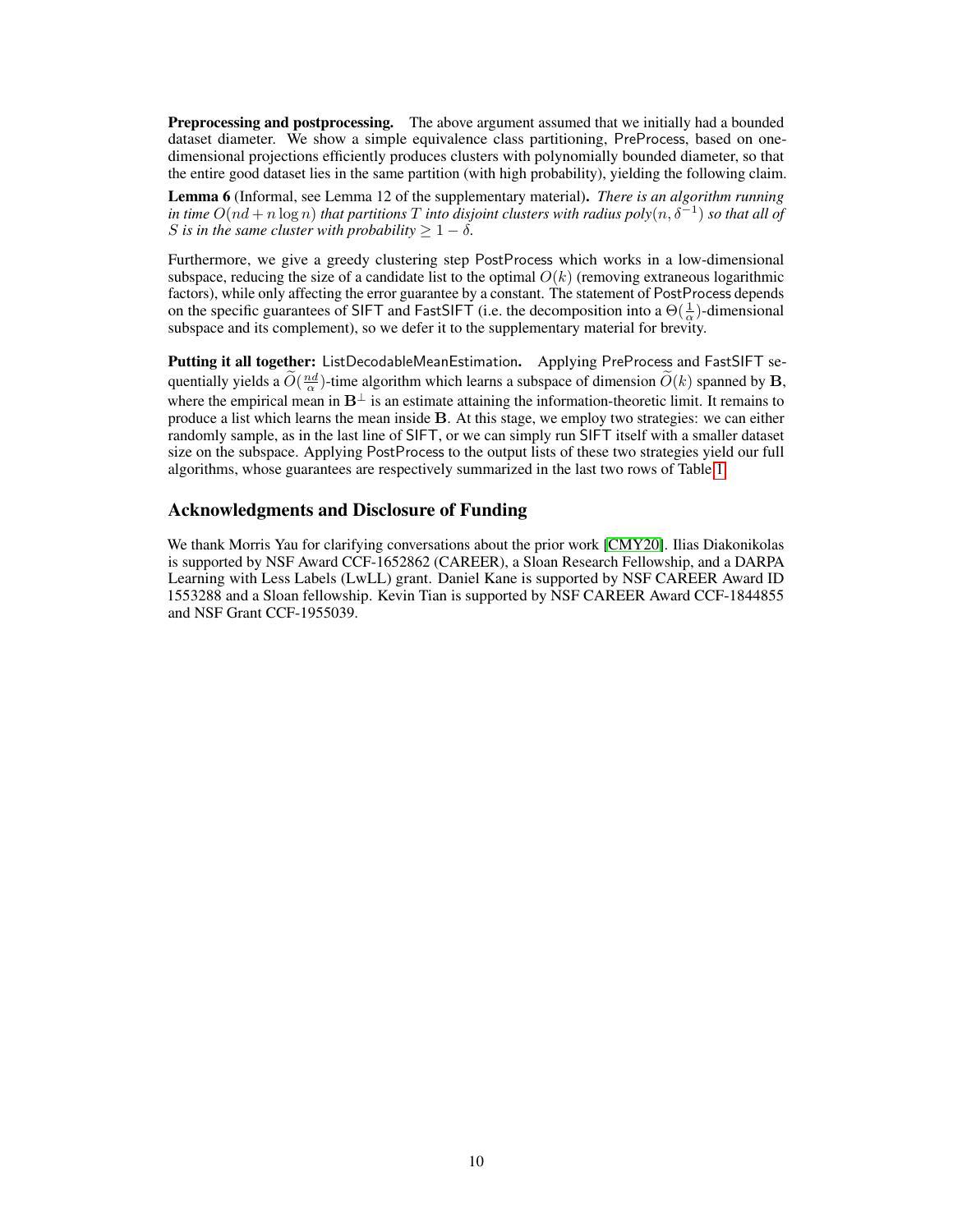### References

- <span id="page-10-7"></span>[AK05] Sanjeev Arora and Ravi Kannan. Learning mixtures of separated nonspherical gaussians. *The Annals of Applied Probability*, 15(1A):69–92, 2005.
- <span id="page-10-6"></span>[AM05] Dimitris Achlioptas and Frank McSherry. On spectral learning of mixtures of distributions. In *International Conference on Computational Learning Theory*, pages 458–469. Springer, 2005.
- <span id="page-10-3"></span>[Ans60] Frank J Anscombe. Rejection of outliers. *Technometrics*, 2(2):123–146, 1960.
- <span id="page-10-10"></span>[CDG19] Yu Cheng, Ilias Diakonikolas, and Rong Ge. High-dimensional robust mean estimation in nearly-linear time. In *Proceedings of the Thirtieth Annual ACM-SIAM Symposium on Discrete Algorithms*, pages 2755–2771. SIAM, 2019.
- <span id="page-10-12"></span>[CDGW19] Yu Cheng, Ilias Diakonikolas, Rong Ge, and David P Woodruff. Faster algorithms for high-dimensional robust covariance estimation. In *Conference on Learning Theory*, pages 727–757, 2019.
- <span id="page-10-14"></span>[CDST19] Yair Carmon, John C. Duchi, Aaron Sidford, and Kevin Tian. A rank-1 sketch for matrix multiplicative weights. In *Conference on Learning Theory, COLT 2019, 25-28 June 2019, Phoenix, AZ, USA*, pages 589–623, 2019.
- <span id="page-10-2"></span>[CMY20] Yeshwanth Cherapanamjeri, Sidhanth Mohanty, and Morris Yau. List decodable mean estimation in nearly linear time. In *61st IEEE Annual Symposium on Foundations of Computer Science, FOCS 2020*, 2020.
- <span id="page-10-0"></span>[CSV17] Moses Charikar, Jacob Steinhardt, and Gregory Valiant. Learning from untrusted data. In *Proceedings of the 49th Annual ACM SIGACT Symposium on Theory of Computing, STOC 2017, Montreal, QC, Canada, June 19-23, 2017*, pages 47–60, 2017.
- <span id="page-10-5"></span>[Das99] Sanjoy Dasgupta. Learning mixtures of gaussians. In *40th Annual Symposium on Foundations of Computer Science (Cat. No. 99CB37039)*, pages 634–644. IEEE, 1999.
- <span id="page-10-11"></span>[DHL19] Yihe Dong, Samuel B. Hopkins, and Jerry Li. Quantum entropy scoring for fast robust mean estimation and improved outlier detection. In *Advances in Neural Information Processing Systems 32: Annual Conference on Neural Information Processing Systems 2019, NeurIPS 2019, 8-14 December 2019, Vancouver, BC, Canada*, pages 6065–6075, 2019.
- <span id="page-10-13"></span>[DKK<sup>+</sup>17] Ilias Diakonikolas, Gautam Kamath, Daniel M. Kane, Jerry Li, Ankur Moitra, and Alistair Stewart. Being robust (in high dimensions) can be practical. In *Proceedings of the 34th International Conference on Machine Learning, ICML 2017, Sydney, NSW, Australia, 6-11 August 2017*, pages 999–1008, 2017.
- <span id="page-10-4"></span>[DKK<sup>+</sup>19] Ilias Diakonikolas, Gautam Kamath, Daniel Kane, Jerry Li, Ankur Moitra, and Alistair Stewart. Robust estimators in high-dimensions without the computational intractability. *SIAM Journal on Computing*, 48(2):742–864, 2019.
- <span id="page-10-1"></span>[DKK20] Ilias Diakonikolas, Daniel Kane, and Daniel Kongsgaard. List-decodable mean estimation via iterative multi-filtering. In *Advances in Neural Information Processing Systems 33: Annual Conference on Neural Information Processing Systems 2020, NeurIPS 2020, December 6-12, 2020, virtual*, 2020.
- <span id="page-10-9"></span>[DKS17] Ilias Diakonikolas, Daniel M Kane, and Alistair Stewart. Statistical query lower bounds for robust estimation of high-dimensional gaussians and gaussian mixtures. In *2017 IEEE 58th Annual Symposium on Foundations of Computer Science (FOCS)*, pages 73–84. IEEE, 2017.
- <span id="page-10-8"></span>[DKS18] Ilias Diakonikolas, Daniel M. Kane, and Alistair Stewart. List-decodable robust mean estimation and learning mixtures of spherical gaussians. In *Proceedings of the 50th Annual ACM SIGACT Symposium on Theory of Computing, STOC 2018, Los Angeles, CA, USA, June 25-29, 2018*, pages 1047–1060, 2018.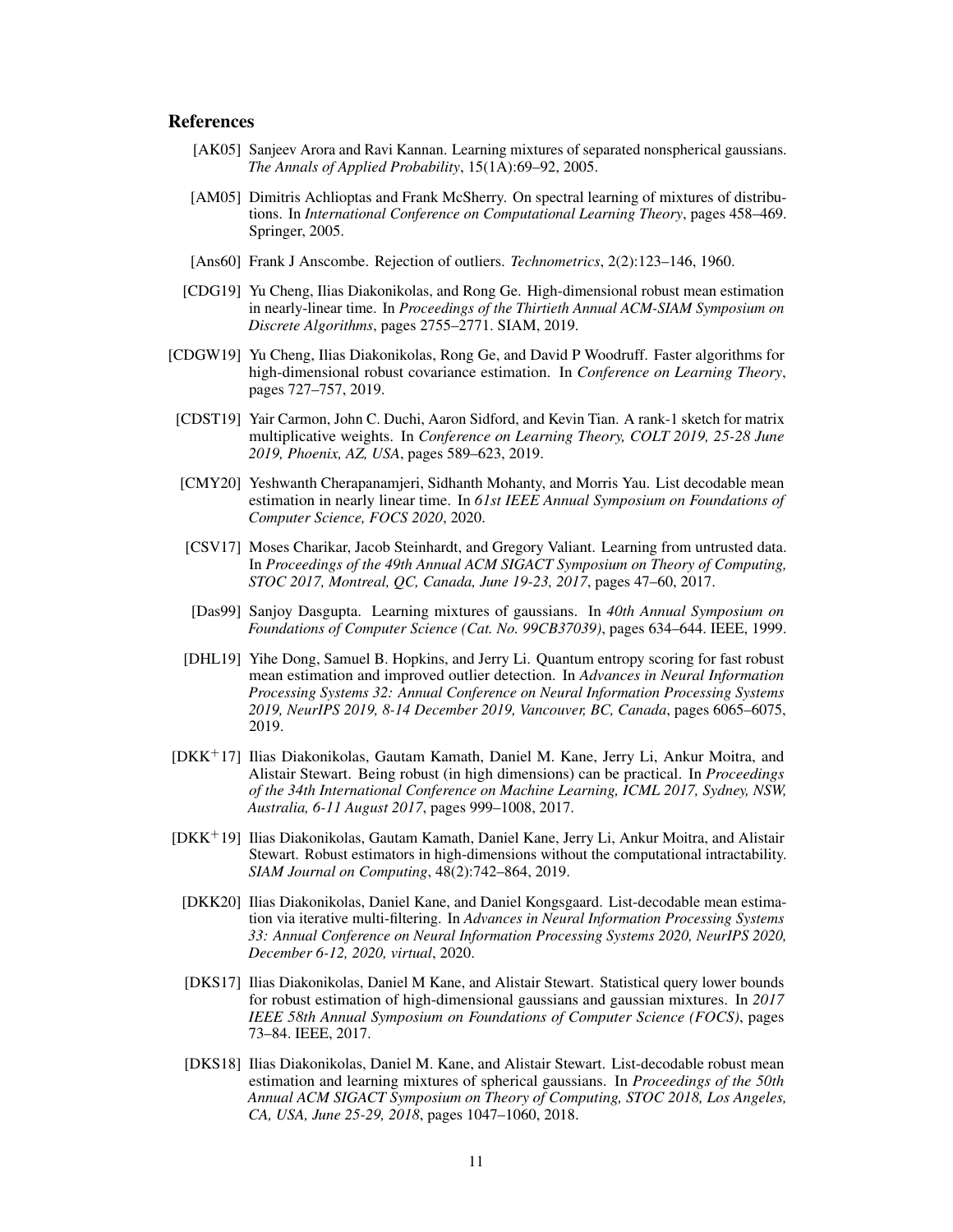- <span id="page-11-2"></span>[DS07] Sanjoy Dasgupta and Leonard Schulman. A probabilistic analysis of em for mixtures of separated, spherical gaussians. *Journal of Machine Learning Research*, 8(Feb):203–226, 2007.
- <span id="page-11-4"></span>[HL18] Samuel B Hopkins and Jerry Li. Mixture models, robustness, and sum of squares proofs. In *Proceedings of the 50th Annual ACM SIGACT Symposium on Theory of Computing*, pages 1021–1034, 2018.
- <span id="page-11-7"></span>[HL19] Samuel B Hopkins and Jerry Li. How hard is robust mean estimation? In *Conference on Learning Theory*, pages 1649–1682, 2019.
- <span id="page-11-0"></span>[Hub64] Peter J Huber. Robust estimation of a location parameter. *The Annals of Mathematical Statistics*, 35(1):73–101, 1964.
- <span id="page-11-11"></span>[JKL+20] Haotian Jiang, Tarun Kathuria, Yin Tat Lee, Swati Padmanabhan, and Zhao Song. A faster interior point method for semidefinite programming. In *61st IEEE Annual Symposium on Foundations of Computer Science, FOCS 2020, Durham, NC, USA, November 16-19, 2020*, pages 910–918, 2020.
- <span id="page-11-15"></span> $[JLL+20]$  Arun Jambulapati, Yin Tat Lee, Jerry Li, Swati Padmanabhan, and Kevin Tian. Positive semidefinite programming: mixed, parallel, and width-independent. In *Proccedings of the 52nd Annual ACM SIGACT Symposium on Theory of Computing, STOC 2020, Chicago, IL, USA, June 22-26, 2020*, pages 789–802, 2020.
- <span id="page-11-9"></span>[JLT20] Arun Jambulapati, Jerry Li, and Kevin Tian. Robust sub-gaussian principal component analysis and width-independent schatten packing. In *Advances in Neural Information Processing Systems 33: Annual Conference on Neural Information Processing Systems 2020, NeurIPS 2020, December 6-12, 2020, virtual*, 2020.
- <span id="page-11-5"></span>[KSS18] Pravesh K Kothari, Jacob Steinhardt, and David Steurer. Robust moment estimation and improved clustering via sum of squares. In *Proceedings of the 50th Annual ACM SIGACT Symposium on Theory of Computing*, pages 1035–1046, 2018.
	- [Li18] Jerry Zheng Li. *Principled approaches to robust machine learning and beyond*. PhD thesis, Massachusetts Institute of Technology, 2018.
- <span id="page-11-12"></span><span id="page-11-10"></span>[Low99] David G. Lowe. Object recognition from local scale-invariant features. In *Proceedings of the International Conference on Computer Vision, Kerkyra, Corfu, Greece, September 20-25, 1999*, pages 1150–1157, 1999.
- <span id="page-11-1"></span>[LRV16] Kevin A Lai, Anup B Rao, and Santosh Vempala. Agnostic estimation of mean and covariance. In *2016 IEEE 57th Annual Symposium on Foundations of Computer Science (FOCS)*, pages 665–674. IEEE, 2016.
- <span id="page-11-8"></span>[LY20] Jerry Li and Guanghao Ye. Robust gaussian covariance estimation in nearly-matrix multiplication time. In *Advances in Neural Information Processing Systems 33: Annual Conference on Neural Information Processing Systems 2020, NeurIPS 2020, December 6-12, 2020, virtual*, 2020.
- <span id="page-11-13"></span>[MM15] Cameron Musco and Christopher Musco. Randomized block krylov methods for stronger and faster approximate singular value decomposition. In *Advances in Neural Information Processing Systems 28: Annual Conference on Neural Information Processing Systems 2015, December 7-12, 2015, Montreal, Quebec, Canada*, pages 1396–1404, 2015.
- <span id="page-11-6"></span>[MV18] Michela Meister and Gregory Valiant. A data prism: Semi-verified learning in the small-alpha regime. In *Conference On Learning Theory*, pages 1530–1546. PMLR, 2018.
- <span id="page-11-14"></span>[Nes07] Yurii E. Nesterov. Smoothing technique and its applications in semidefinite optimization. *Math. Program.*, 110(2):245–259, 2007.
- <span id="page-11-3"></span>[RV17] Oded Regev and Aravindan Vijayaraghavan. On learning mixtures of well-separated gaussians. In *2017 IEEE 58th Annual Symposium on Foundations of Computer Science (FOCS)*, pages 85–96. IEEE, 2017.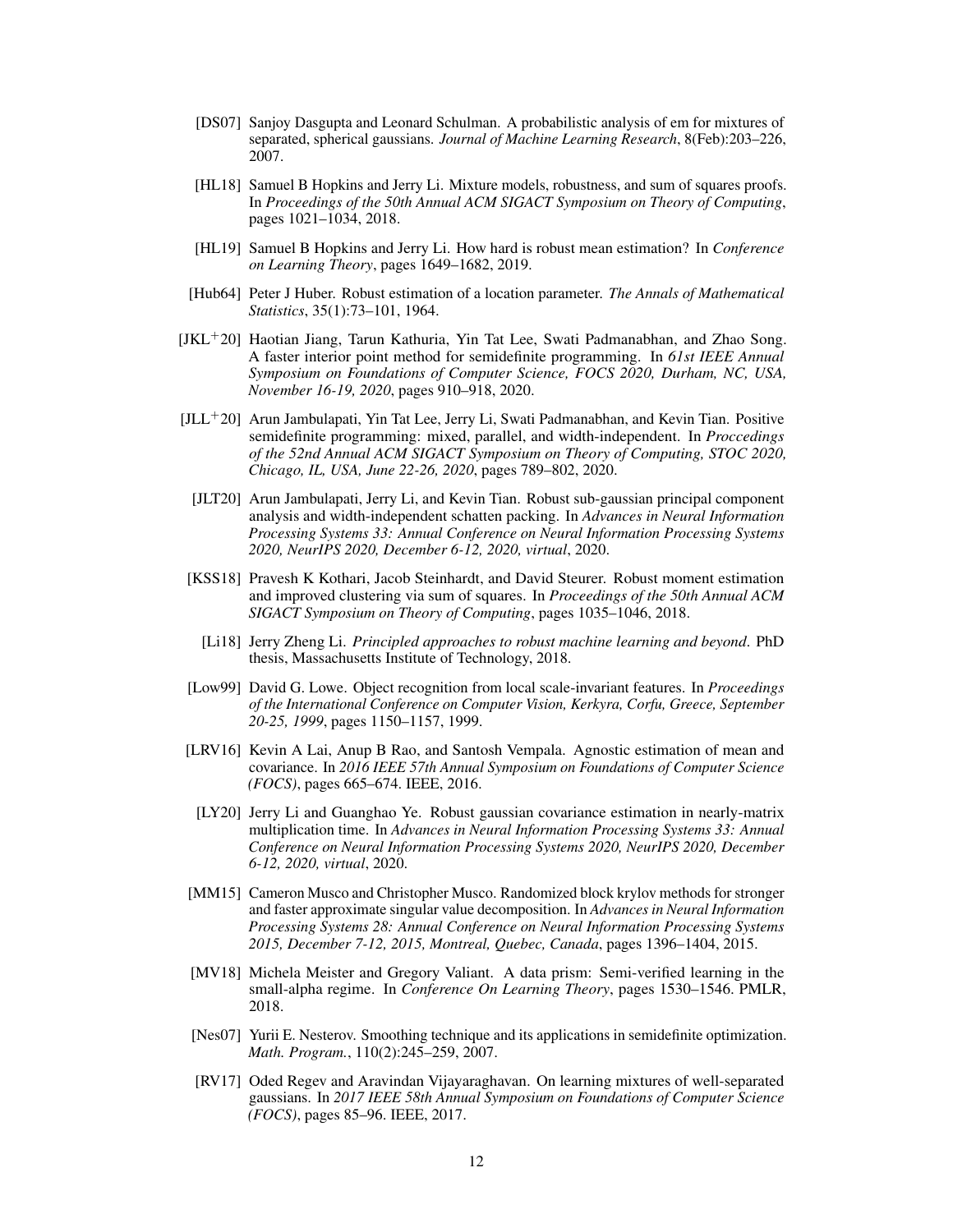- <span id="page-12-4"></span>[Ste18] Jacob Steinhardt. *Robust Learning: Information Theory and Algorithms*. PhD thesis, Stanford University, 2018.
- <span id="page-12-3"></span>[SVC16] Jacob Steinhardt, Gregory Valiant, and Moses Charikar. Avoiding imposters and delinquents: Adversarial crowdsourcing and peer prediction. In *Advances in Neural Information Processing Systems*, pages 4439–4447, 2016.
- <span id="page-12-0"></span>[Tuk60] John W Tukey. A survey of sampling from contaminated distributions. *Contributions to probability and statistics*, pages 448–485, 1960.
- <span id="page-12-1"></span>[Tuk75] John W. Tukey. Mathematics and the picturing of data. In *Proceedings of the International Congress of Mathematicians, Vancouver, 1975*, volume 2, pages 523–531, 1975.
- <span id="page-12-2"></span>[VW04] Santosh Vempala and Grant Wang. A spectral algorithm for learning mixture models. *Journal of Computer and System Sciences*, 68(4):841–860, 2004.